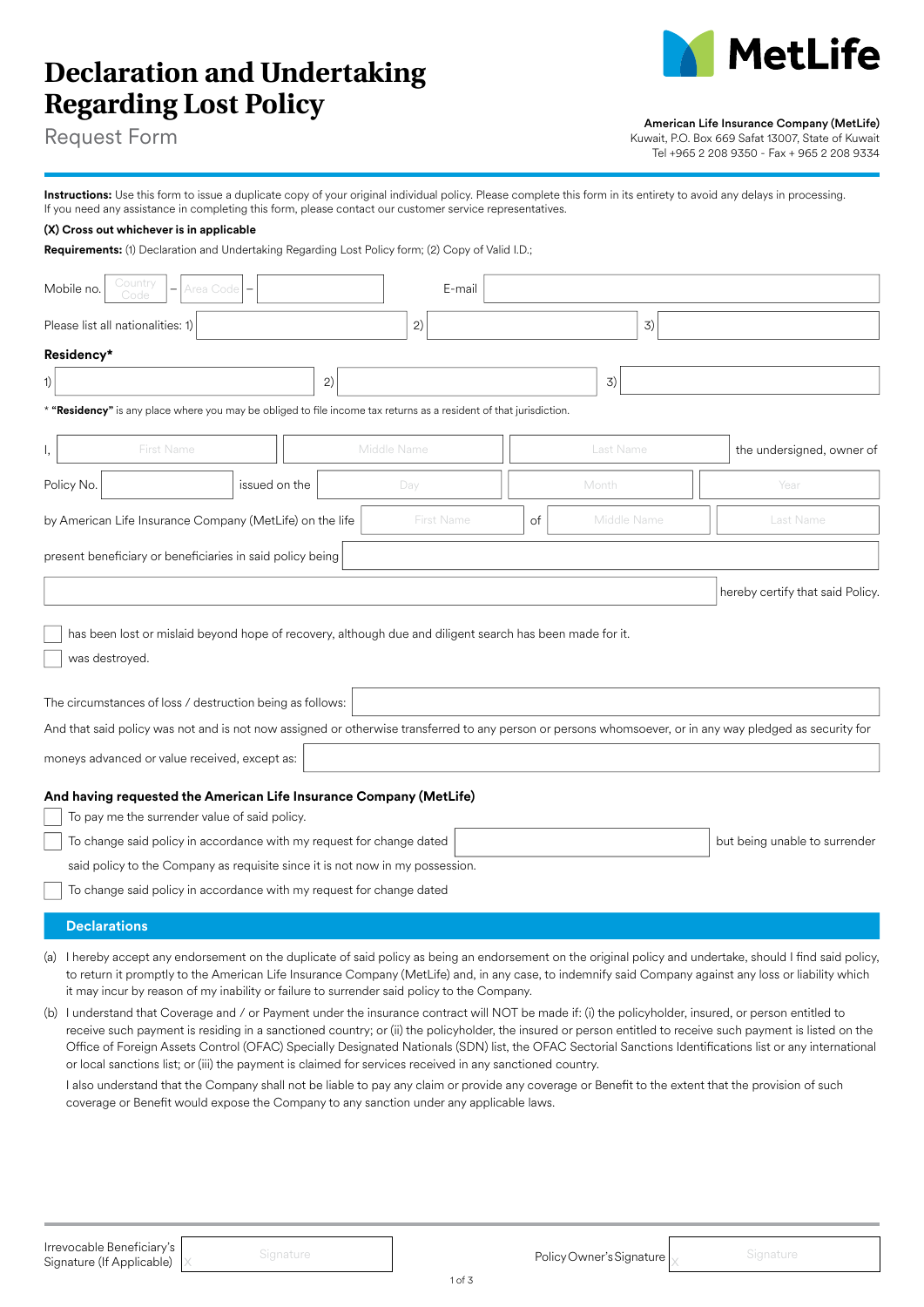(c) I hereby grant MetLife my unambiguous consent, to process, share and transfer my Personal Data\* to a recipient inside or outside this country (including but not limited to MetLife Inc. and / or American Life Insurance Company's Headquarters and their branches, affiliates, reinsurers, business partners and / or to any actual or potential assignee, novatee or transferee of MetLife) where the processing, transferring or sharing of my Personal Data is requested by any of the above mentioned recipients or necessary or required for the performance of MetLife's obligation under this application and / or the insurance policy, or to comply with any obligation which MetLife is subject to.

**\*Personal Data** means all information relating to me (whether marked "personal" or not) disclosed to MetLife by whatever means either directly or indirectly which concerns, including but not limited to, my medical conditions, treatments, prescriptions, business, operations, contact details, account balances / activities or any transactions undertaken with MetLife".

(d) I hereby authorize MetLife to send me notifications and notices via short message service "SMS" and I accept receiving SMS and understand that MetLife makes no warranty that the SMS will be uninterrupted or error free and any such error or interruption shall not be deemed or treated in any way whatsoever to create any liability on MetLife and I acknowledge that I shall not file any complaint or claim against MetLife for any SMS error or interruption or for any reason related to receiving / not receiving SMS.

# **U.S.A. Internal Revenue Service (IRS) declaration:**

## **In submitting and in signing this form, the applicant(s) certify(ies) that the Insured, Joint Insured, Applicant, and any designated Beneficiary(ies):**  (select the answer that applies)

|--|

**ARE NOT** United States persons for United States (U.S.) Federal Income Tax purposes (1)(2)

The Applicant(s) agree(s) to inform the Company within thirty (30) days of the Applicant(s) knowledge of such change if the Applicant(s) or any designated Beneficiary become(s) a U.S. person of U.S. Federal Income Tax purposes or if the Applicant(s) assign(s) the policy to such a U.S. person.

Please note that a false statement or misrepresentation of tax status by a U.S. person could lead to penalties under U.S. law. If you are a United States person, fill in the details below:

# **• U.S. Tax ID number of Applicant(s) & Insured:**

## **• U.S. Tax ID number of Beneficiary(ies):**

- 1. This question is for U.S. Federal Income Tax purposes. The U.S. Internal Revenue Service requires the Company to report the taxable income paid to persons subject to United States Federal Income Tax. PLEASE NOTE that if you are a U.S. person for U.S. tax purposes and fail to provide a U.S. Tax Identification Number to the Company, the IRS requires the Company to withhold tax from taxable income payments made to you at the rate of up to 31%.
- 2. For purposes of this declaration a U.S. person is a citizen or resident of the United States, a United States partnership, and trust which is controlled by one or more U.S. persons and is subject to the supervision of a U.S. court.

# **Foreign Account Tax Compliance Act (FATCA) declaration:**

The Insured / Owner consents to MetLife, its officers and agents disclosing any Confidential Information to:

- Any group member and representatives of MetLife in any jurisdiction (together with MetLife, the "Permitted Parties");
- (ii) Any persons as required by any law (including but not limited to the U.S.A. Foreign Account Tax Compliance Act) or authority (including but not limited to the U.S.A. Internal Revenue Service) with jurisdiction over any of the Permitted Parties;
- (iii) Professional advisers, insurer, reinsurer or insurance broker and service providers of the Permitted Parties who are under a duty of confidentiality to the Permitted Parties;
- (iv) Any actual or potential assignee, novatee or transferee in relation to any of MetLife's rights and / or obligations under this Policy (or any agent or adviser of any of the foregoing); and

**"Confidential Information"** means all information relating to the Insured / Owner (whether marked "confidential" or not) disclosed by whatever means either directly or indirectly to MetLife which concerns the business, operations or customers of the Insured / Owner (including but not limited to contact details, tax identification number / social security number, account balances / activities or any transactions undertaken with MetLife)." MetLife will deduct any withholding required by the US Foreign Account Tax Compliance Act ("FATCA").

MetLife reserves the right, within its sole discretion, to terminate the Policy in the event that appropriate documentation of Insured's / Owner's US or non-US status for purposes of FATCA is not timely provided to MetLife. In particular, in the event that applicable local laws or regulations would prohibit withholding on payments to the account or prohibit the reporting of the account, and no waiver of such local law is obtained, MetLife reserves the right to close the account.

# **CRS Individual tax residency Self-Certification declaration:**

The Common Reporting Standard (CRS), is a tax information exchange standard developed by the Organization for Economic Co-operation and Development ("OECD") and approved on 15 July 2014.

## **Please complete the following table indicating (i) where the Account Holder is tax resident and (ii) the Account Holder's Tax Identification Number for each country/jurisdiction indicated.**

**Note:** If the Account Holder is tax resident in more than three countries/jurisdictions, please use a separate sheet

If a Tax Identification Number is unavailable please provide the appropriate reason A, B or C where indicated below:

#### **Reason A**

The country/jurisdiction where the Account Holder is resident does not issue Tax Identification Numbers to its residents

# **Reason B**

The Account Holder is otherwise unable to obtain a Tax Identification Number or equivalent number, please explain why you are unable to provide the required information

#### **Reason C**

No Tax Identification Number is required. (Note: Only select this reason if the domestic law of the relevant jurisdiction does not require the collection of the Tax Identification Number issued by such jurisdiction)

**Irrevocable Beneficiary's**<br>Signature (If Applicable) x and Signature in the International Component Policy Owner's Signature  $\bigg\uparrow$  Signature **Irrevocable Beneficiary's**<br> **Signature (If Applicable)**  $\times$  Signature